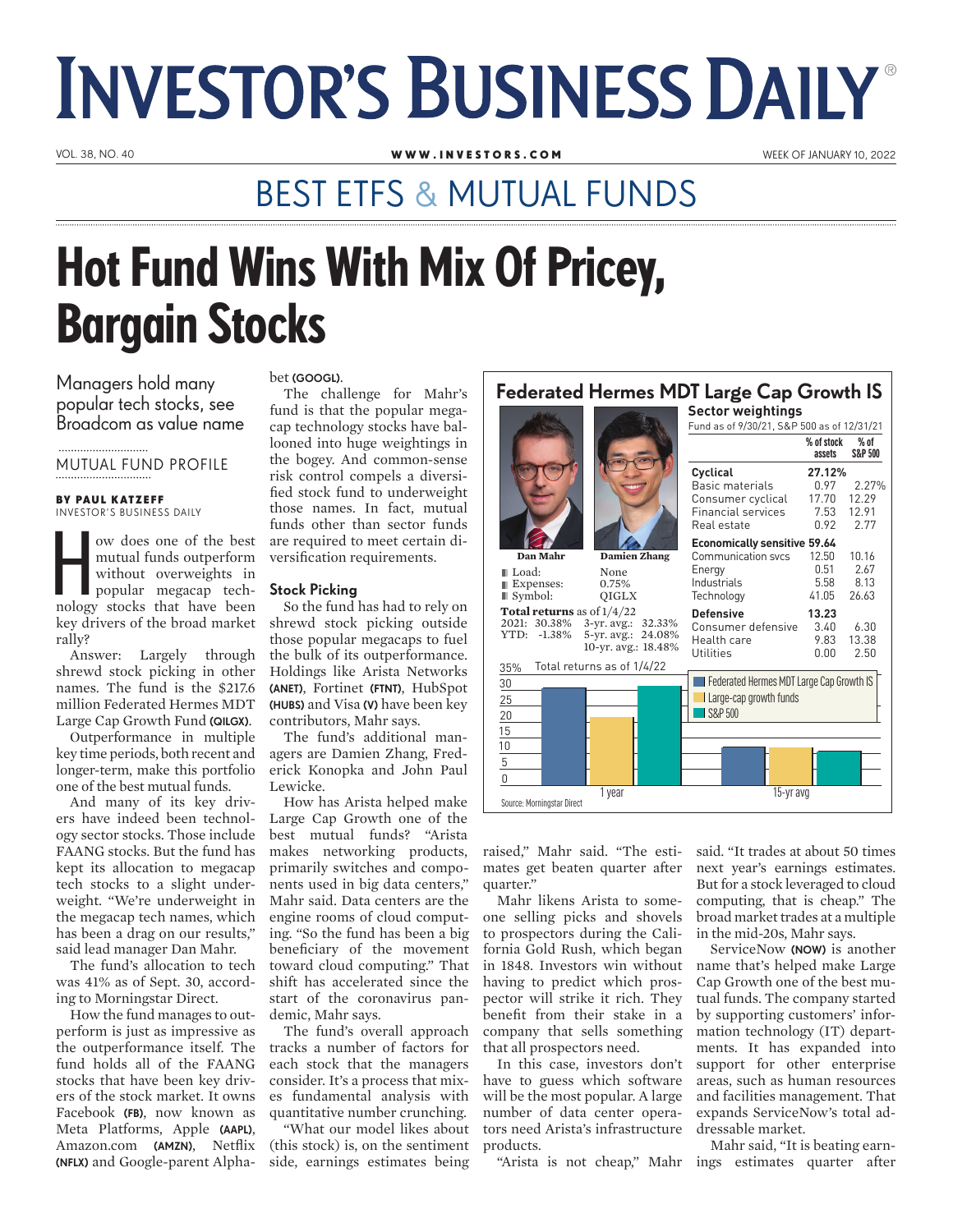good." Still, its valuation is pricey at more than 100 times forward earnings, he says.

The company is earlier than, say, Arista in its life cycle, Mahr adds. The firm is still plowing earnings back into its own opportunities. Because of that, the firm is further from maturing to a point where it is ready to return cash to shareholders in the form of dividends or share buybacks, Mahr says. "Because of its valuation, it's less of an overweight in the portfolio than Arista is," Mahr said.

Broadcom (AVGO) is something of an oddball in the port-

quarter. Its price trend looks folio. It plays a role in Large Cap Growth's hopes for remaining among the best mutual funds. Earnings per share for the maker of analog chips for the telecommunications, industrial, automotive and computing markets are expected to rise 18% this year, according to IBD MarketSmith analysis.

> But "Broadcom is actually a value stock," Mahr said. "Our other holdings trade at abovemarket multiples. But Broadcom's multiple is only 20 times next year's (estimated) earnings. It announced a \$10 billion share buyback and a dividend. So it's a strong growth company at a fund outperformed again in

good price."

Zhang added, "Broadcom is best known as a major supplier of components for the iPhone. Broadcom is essentially a rollup of several dozen leading semiconductor firms. It's like a semiconductor conglomerate. There is very strong market sentiment around this stock, which is trading at an all-time high."

Federated Hermes MDT Large Cap Growth Fund became an IBD Best Mutual Fund Awards winner by topping the S&P 500 in 2020 and in the three, five and 10 years ended Dec. 31.

With a 30.34% return, the

2021. That positioned it to repeat as an Awards winner in IBD's upcoming compilation. It topped the S&P 500's 28.71%. The fund's large-cap growth rivals tracked by Morningstar Direct were up 20.45% on average.

This year going into Wednesday, the fund is down 1.38% vs. a 0.58% gain by the large-cap bogey.

If you don't have access to institutional shares of the fund, you can buy A-class shares (QALGX) for a \$1,500 minimum initial investment.

The "MDT" in the fund's name is an echo of its inception as a fund run by MDT Advisors.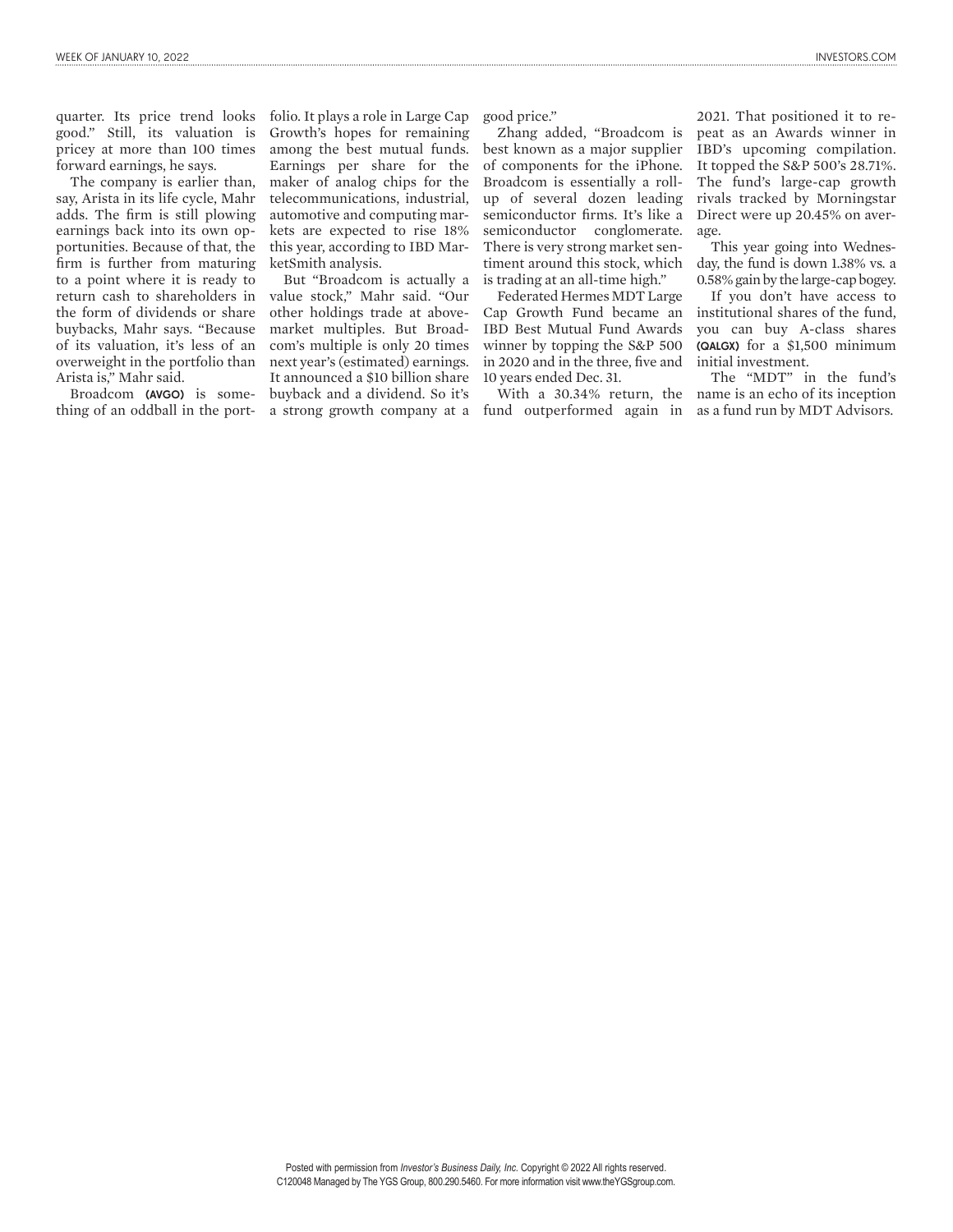*For more complete information, visit [FederatedInvestors.com](https://www.FederatedInvestors.com) or contact your investment professional for a summary prospectus or prospectus. You should consider the fund's investment objectives, risks, charges and expenses carefully before you invest. Information about these and other important subjects is in the fund's summary prospectus or prospectus, which you should read carefully before investing.*

| Average Annual Total Returns (%) as of 12/31/21 |        |        |        |         |                           |                            |                |  |
|-------------------------------------------------|--------|--------|--------|---------|---------------------------|----------------------------|----------------|--|
|                                                 |        |        |        |         |                           | Expense Ratio <sup>†</sup> |                |  |
| <b>Federated MDT Large Cap</b>                  |        |        |        |         | <b>Since</b><br>Inception | <b>Before</b>              | <b>After</b>   |  |
| <b>Growth Fund</b>                              | 1 Year | 3 Year | 5 Year | 10 Year | (9/15/05)                 | <b>Waivers</b>             | <b>Waivers</b> |  |
| Class IS (QILGX) NAV                            | 30.38  | 33.53  | 24.87  | 18.77   | 11.87                     | 1.12                       | 0.75           |  |
| <b>Class A (QALGX) NAV</b>                      | 30.05  | 33.19  | 24.56  | 18.46   | 11.58                     | 1.37                       | 1.00           |  |
| <b>Class A (QALGX) LOAD</b>                     | 22.88  | 30.71  | 23.16  | 17.79   | 11.19                     | 1.37                       | 1.00           |  |
| <b>Class C (QCLGX) NAV</b>                      | 29.07  | 32.20  | 23.64  | 17.75   | 11.16                     | 2.12                       | 1.75           |  |
| <b>Class C (QCLGX) LOAD</b>                     | 28.07  | 32.20  | 23.64  | 17.75   | 11.16                     | 2.12                       | 1.75           |  |
| Russell 1000 <sup>®</sup> Growth Index          | 27.60  | 34.08  | 25.32  | 19.79   | --                        | $\overline{\phantom{m}}$   | $- -$          |  |

*Performance quoted represents past performance, which is no guarantee of future results. Investment return and principal value will fluctuate so that an investor's shares, when redeemed, may be worth more or less than their original cost. Current performance may be lower or higher than what is stated. To view performance current to the most recent month-end, and for after-tax returns, contact us or visit [FederatedInvestors.com](https://www.FederatedInvestors.com).*

*Load returns reflect the maximum contingent deferred sales charge of 1% for C Shares and 5.5% for A Shares.* 

*† The fund's expense ratio is from the most recent prospectus. The expense ratio may reflect voluntary fee waivers and/or expense reimbursements determined by the fund's Advisor and its affiliates. The voluntary waivers and/or reimbursements, if applicable, are in effect up to but not including the later of 10/1/22 or the date of the fund's next effective prospectus.*

The fund is the successor to MDT Large Cap Growth Fund pursuant to a reorganization that took place on December 8, 2006. Prior to that date, the fund had no investment operations. Accordingly, the performance information shown for periods prior to that date is that of MDT Large Cap Growth Fund.

*The holdings, which are referenced in the article, made up the following percentages of Federated Hermes MDT Large Cap Growth Fund's portfolio as of 12/31/21: Apple (AAPL), 10.24%; Alphabet (GOOGL), 6.03%; Amazon (AMZN), 3.59%; Fortinet (FTNT), 2.24%; Meta Platforms (FB) 1.78%; Broadcom (AVGO), 1.58%Netflix (NFLX), 1.49%; Arista Networks (ANET), 1.79%; HubSpot (HUBS), 1.75%; ServiceNow (NOW), 0.70%; Visa (V), 0.00%.*

*Holdings percentages are based on net assets at the close of business on Dec. 31, 2021 and may not necessarily reflect adjustments that are routinely made when presenting net assets for formal financial statement purposes. Because this is a managed portfolio, the investment mix will change.*

Mutual funds are subject to risks and fluctuate in value.

The quantitative models and analysis used by the fund may perform differently than expected and negatively affect fund performance.

Russell 1000® Growth Index measures the performance of the large-cap growth segment of the U.S. equity universe. It includes those Russell 1000® Index companies with higher price-to-book ratios and higher forecasted growth values. The Russell 1000® Growth Index is constructed to provide a comprehensive and unbiased barometer for the large-cap growth segment. The Index is completely reconstituted annually to ensure new and growing equities are included and that the represented companies continue to reflect growth characteristics.

Total return would have been lower in the absence of temporary expense waivers or reimbursements.

The fund offers additional classes of shares. Performance for these classes will vary due to differences in charges in expenses.

The S&P 500 Index is an unmanaged capitalization-weighted index of 500 stocks designated to measure performance of the broad domestic economy through changes in the aggregate market value of 500 stocks representing all major industries.

FAANG stocks are Facebook (FB), now known as Meta Platforms, Apple (AAPL), Amazon.com (AMZN), Netflix (NFLX) and Googleparent Alphabet (GOOGL).

There is no guarantee that any investment approach will be successful. Current and future portfolio holdings are subject to risk.

Any economic projections of forecasts found in the article display the subjective judgements and assumptions of the authors, and do not necessarily represent the opinions of Federated Hermes, Inc. This article represents the beliefs of Investor's Business Daily on the date made and may change at any time. Some of the data contained in the article is based on information compiled by Investor's Business Daily. Federated Hermes, Inc. cannot guarantee the accuracy or completeness of any statements or any data in the article.

**Investor's Business Daily's 2022 Best Mutual Funds Awards are given to funds that have beaten a benchmark index in the past one-, three-, five- and 10-year periods ended 12/31/21. The award and performance quoted in the article refers to the fund's IS shares. References to best mutual fund in this article refer to the 2022 Best Mutual Funds Award from Investor's Business Daily.**

Views are as of Jan. 7, 2022, and are subject to change based on market conditions and other factors. These views should not be construed as a recommendation for any specific security or sector.